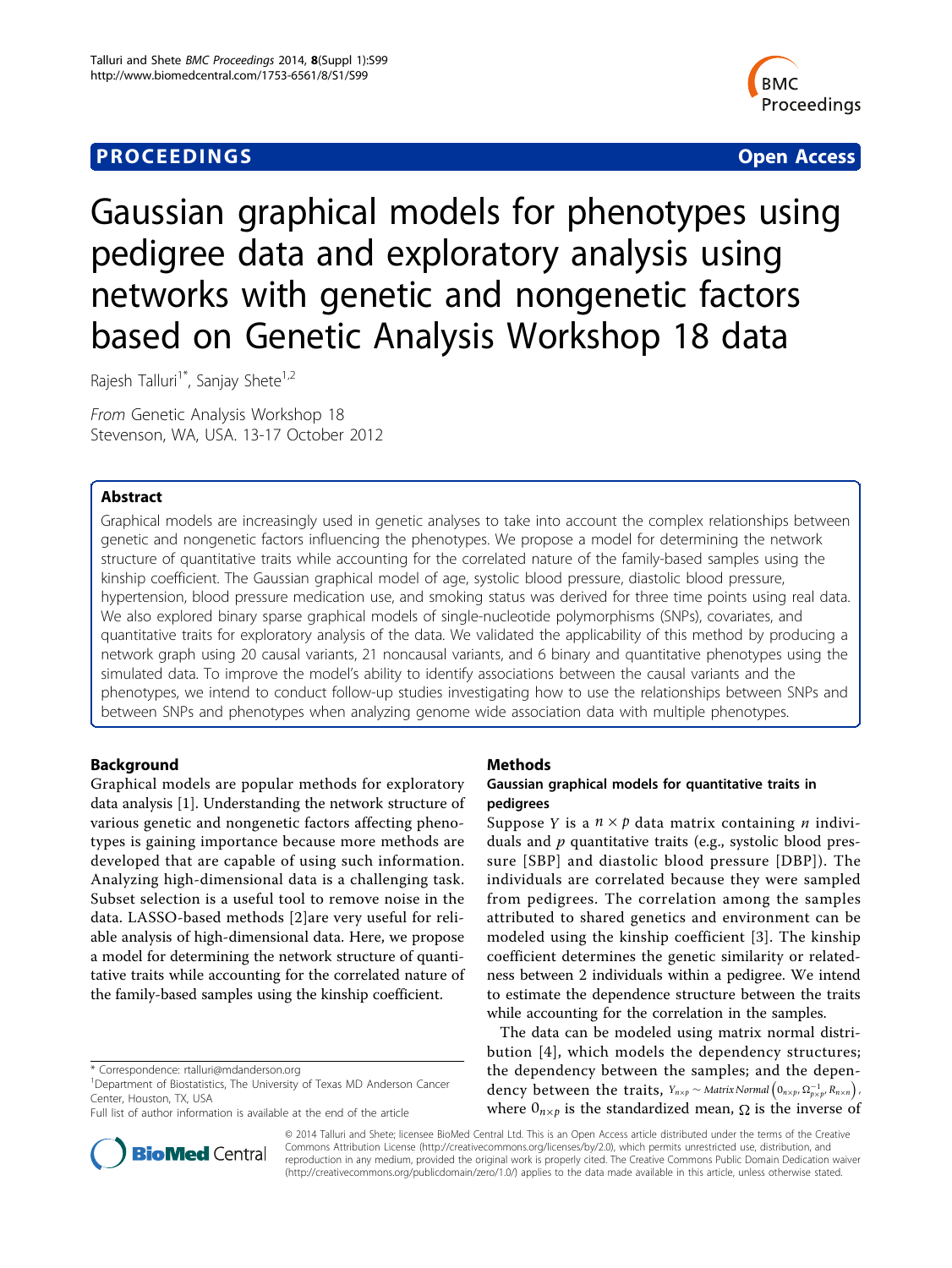the covariance of the p quantitative traits, and *R* is the covariance matrix of the  $n$  related samples. Because the individuals from different pedigrees are independent and the correlation exists only within a pedigree, *R* is a block diagonal matrix, with each block corresponding to a pedigree. Within each pedigree, the correlation coefficients between the samples are specified as twice the value of the kinship coefficient. Using reported heritability values of SBP and DBP and using phenotypic correlation between monozygotic twins [[5\]](#page-4-0), we estimated the shared environmental component to be approximately 0.1. Therefore, a constant  $c = 0.1$  was added to the correlation of samples within a pedigree to account for the shared environmental factors. The likelihood for the model is: <sub>Likelihood ∝ det(Ω)</sub> *n* 2 det(*R*)  $\frac{p}{2}$  exp[ $-\frac{1}{2}$ trace( $\Omega$ Y<sup>T</sup>R<sup>-1</sup>Y)]<sup>\*</sup> The log likelihood can be written as log *likelihood* ∝ *n*  $\frac{n}{2}$ logdet( $\Omega$ ) –  $\frac{1}{2}$ trace( $\Omega Y^T R^{-1}Y$ ).

Many methods are available to optimize  $\Omega$  over the model's likelihood function. But to identify the conditional independence structure of the  $p$  traits, we have to find traits that are conditionally independent given all other traits. This information is contained in the inverse of the correlation matrix  $\Omega$  between the traits. If  $\Omega_{i,j} = 0$ , trait *i* and trait *j* are conditionally independent, given all other traits. To enforce sparsity in the estimation of  $\Omega$ , the LASSO penalty can be imposed on the likelihood. The resulting penalized log likelihood log *likelihood* ∝ *n*  $\frac{n}{2}$ logdet( $\Omega$ ) –  $\frac{1}{2}$ trace( $\Omega Y^T R^{-1} Y$ ) – ρ  $\|\Omega\|$ where  $\|\Omega\|$  is the L1 norm of  $\Omega$ . The LASSO penalty estimates the sparse graphical model [[6](#page-4-0)] of dependence between the quantitative traits by forcing the value of nonsignificant elements in the inverse of the covariance matrix to zero. At each time point, the precision matrix between the phenotypes was estimated using graphical lasso, penalization on the graphical model likelihood using the R package "glasso" [\[6](#page-4-0)]. Because the correlation among individuals within a family is not accounted for in the standard glasso, we modified this package to account for such relationships using the kinship coefficient. The kinship coefficient for individuals within the pedigrees was estimated using the SimWalk2 program [\[7](#page-4-0)].

Sparse graphical models for binary and quantitative traits The proposed model is not suitable for exploring the association between single-nucleotide polymorphisms (SNPs) and quantitative traits such as SBP and DBP. In the case of continuous traits, conditional independence between nodes is directly estimated using the partial correlation coefficients, which are related to the inverse of the correlation matrix. This interpretation of conditional independence is not possible, however, when the traits are discrete. The assumptions required for Gaussian graphical models are not satisfied for discrete phenotypes such as hypertension and smoking status or for SNP genotypes. Some of the popular approaches for estimating graphical networks of discrete variables are based on the LASSO regression [\[6,8](#page-4-0)].

Assume *Y* is a *n* × *p*data matrix containing *n* individuals and *p* quantitative and discrete traits. The p variables, or nodes, of the network contain SNPs, quantitative phenotypes such as age, SBP and DBP, and binary phenotypes such as hypertension, blood pressure medication, and smoking status. Each of the variables (e. g., SBP, DBP, hypertension, age, SNPs) is considered as a response and is regressed on all of the other variables, which are considered as predictors. The predictors associated with the response variable are considered to be in the neighborhood of a particular variable. After computing the neighborhoods for all the variables, an AND operator or an OR operator is used to determine the conditional independence of 2 traits *i*, *j*. (i.e., if *i* is in the neighborhood of *j* AND/OR *j* is in the neighborhood of *i*, they are conditionally dependent, given all other variables). The strength of the dependence can be measured by taking the maximum, minimum, or average of the 2 neighborhood measures between *i*, *j*. We performed LASSO regression for all the variables based on a crossvalidated penalty parameter to estimate the sparse shrinkage coefficients.

## Results

## Data

Using the Gaussian graphical model for pedigrees and sparse graphical models for discrete and quantitative traits, we analyzed Genetic Analysis Workshop 18 (GAW18) data, which includes genome-wide association data for 400,000 SNPs, along with simulated and real phenotypic information SBP, DBP, hypertension, blood pressure medication use, and smoking status. The real data contained 939 individuals within 20 pedigrees at 4 time points. Missing data were present at all the time points. We excluded individuals with missing data for each of the time points and performed our analyses on the remaining data. For the analysis of data using the Gaussian graphical model for quantitative traits in pedigrees, we analyzed the first 3 time points for the 6 phenotypes in the real data. The fourth time point was excluded from the analysis because most of the data was missing for this time point.

For the sparse graphical model with discrete and continuous traits, we concentrated on chromosome 3. We used genome-wide association data for constructing the network. Two hundred replicates of simulated data for the 3 time points were available that were generated using the real pedigree structures. We used a single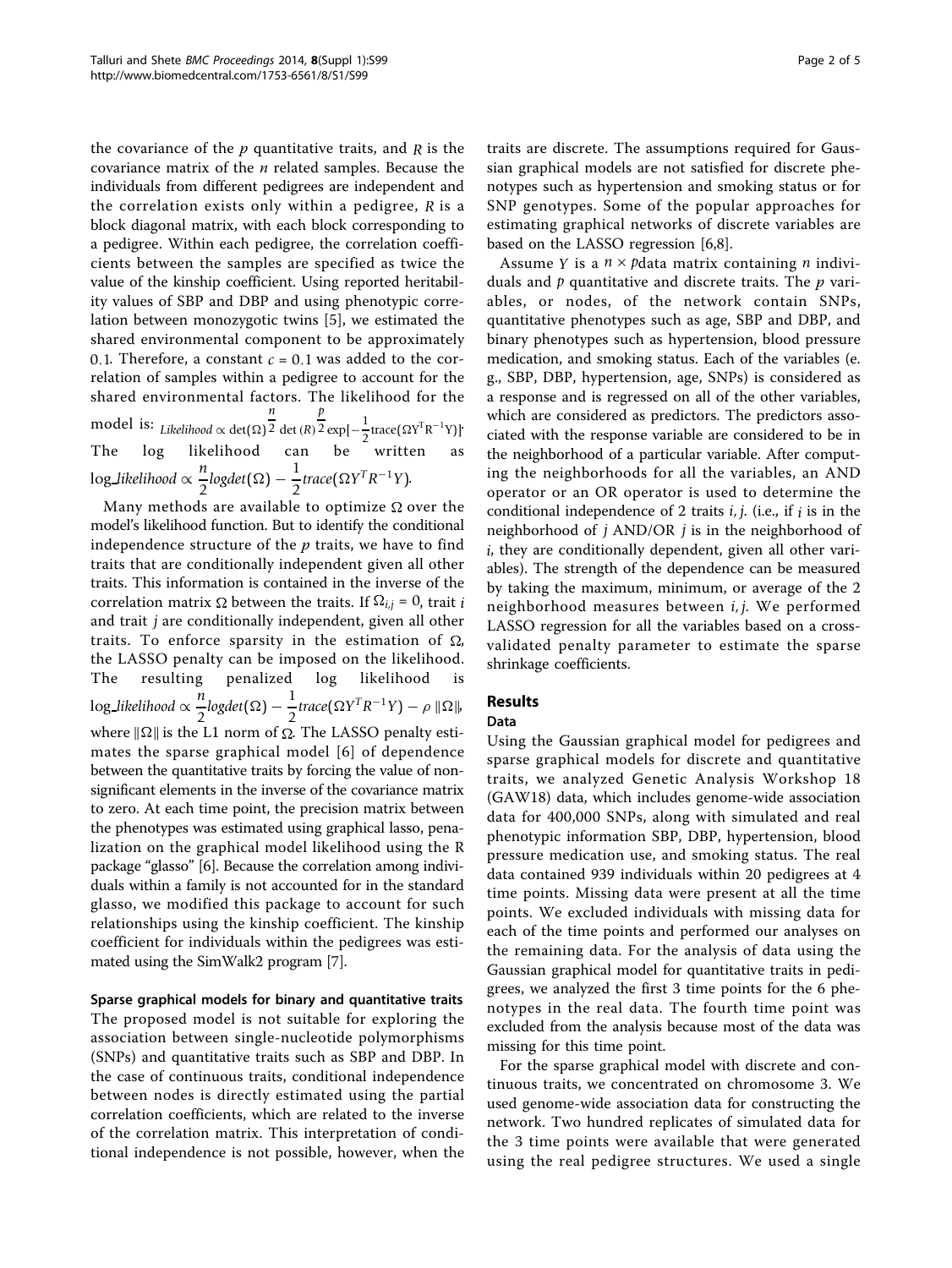replicate of the simulated data for the phenotypes. Only the unrelated individuals from the first time point were used for this analysis. In the simulated data, a total of 1457 genetic variants were causal for either SBP or DBP across all the chromosomes. Of these 1457 causal variants, 188 variants were located on chromosome 3. We randomly sampled 20 of these 188 variants on chromosome 3 in our analysis.

## Gaussian graphical models for pedigrees

We derived the graphical models of 6 traits and covariates, accounting for pedigree structure: age, SBP, DBP, hypertension, blood pressure medication use, and smoking status. Because hypertension, blood pressure medication use, and smoking status are discrete phenotypes, we transformed these variables into quantitative phenotypes using a logistic regression framework in which all the other phenotypes were regressed as dependent variables in the logistic model. At each time point, the graph shows the conditional relationships among the phenotypes. For example, in Figure 1, the graph for the second

time point shows that age and DBP are conditionally negatively correlated given all the other phenotypes. The weight of the edge is the partial correlation between age and DBP, which was −0.2042. Similarly, the other edges point out the conditional relationships among the other phenotypes. The graph structure remained essentially the same for all 3 time points. Smoking status was not related to any of the other phenotypes at the 3 time points. Whereas DBP was inversely correlated with age, SBP was positively correlated with age.

## Sparse graphical models for binary and quantitative traits

We validated the sparse graphical methodology using the simulated genome-wide association data. Twenty of the 188 causal SNPs on chromosome 3 were randomly sampled. We also analyzed 21 consecutive noncausal SNPs from the same chromosome. The causal and noncausal SNPs analyzed are detailed in Figure [2](#page-3-0). The graphical model also included the 6 phenotypes studied in the Gaussian model (age, SBP, DBP, hypertension, blood pressure medication use, and smoking status) for the

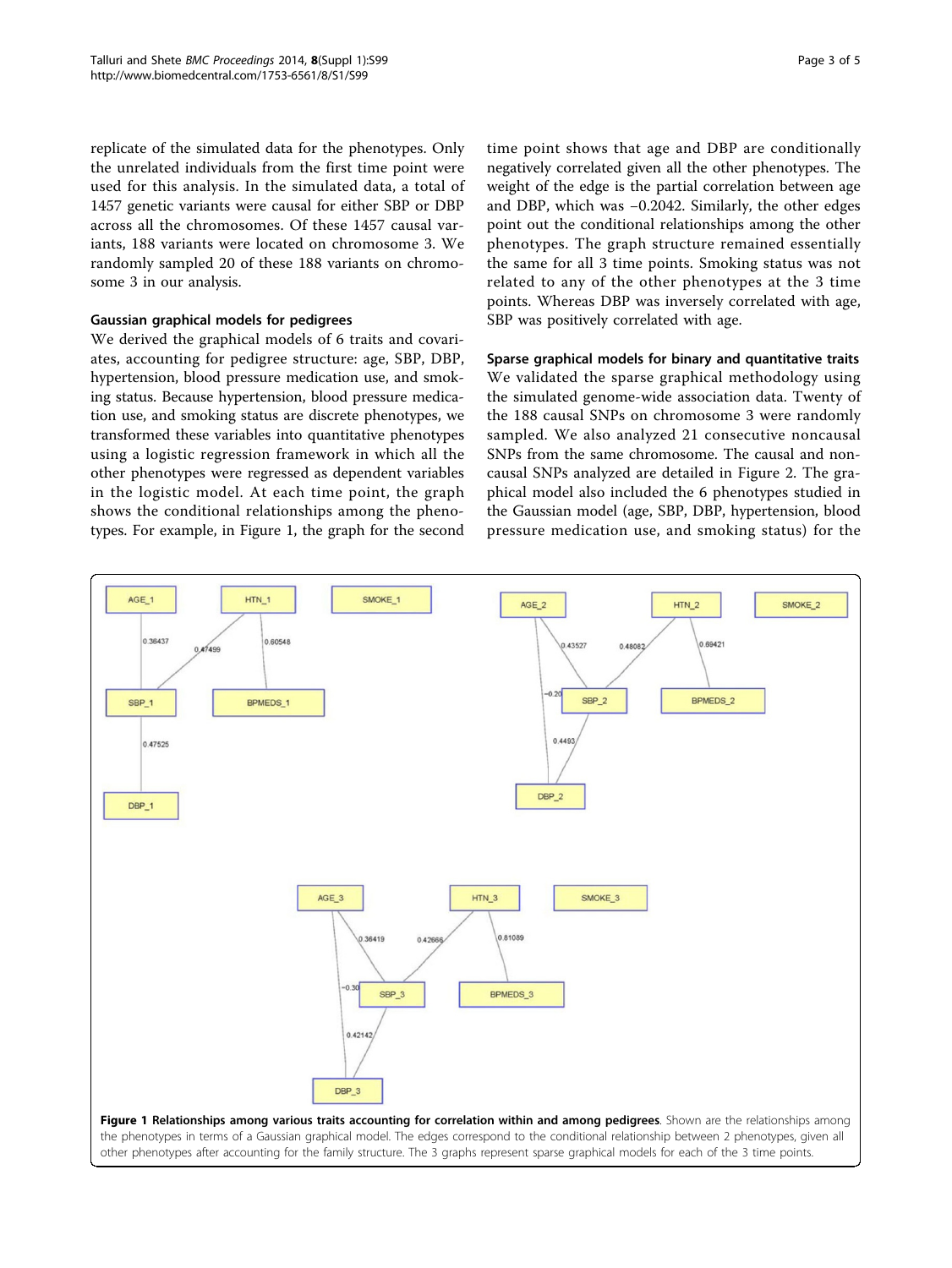<span id="page-3-0"></span>first time point. Thus, our sparse graphical network model used 6 phenotypes, 20 causal SNPs, and 21 noncausal SNPs.

We performed LASSO regression using all 47 genetic and nongenetic factors and constructed the graph as described in the methods section. We used the AND operator for the conditional independence of 2 nodes to get a sparser graph. The strength of dependence was measured using the maximum measure of the 2 regression coefficients. Figure 2 shows the sparse graphical network of the phenotypes and the causal and noncausal SNPs. The phenotypes are coded in red, the causal SNPs in pink, and the noncausal SNPs in green. The 21 noncausal SNPs are in linkage disequilibrium (LD) with each other because of their proximity, which explains the huge number of edges between them. The network shows that the causal SNPs are linked with different phenotypes, but the noncausal SNPs are not linked to the phenotypes. However, 2 noncausal SNPs (rs1159106, rs4684741) were associated with the phenotypes. This can be explained by the noncausal SNPs being in low LD with 2 causal SNPs (rs11711953 and rs3772985, respectively), as shown by the blue edges in Figure 2. The  $r^2$  values were 0.049 and 0.043, respectively. All of



variants. The gray edges show the LD among the noncausal variants.